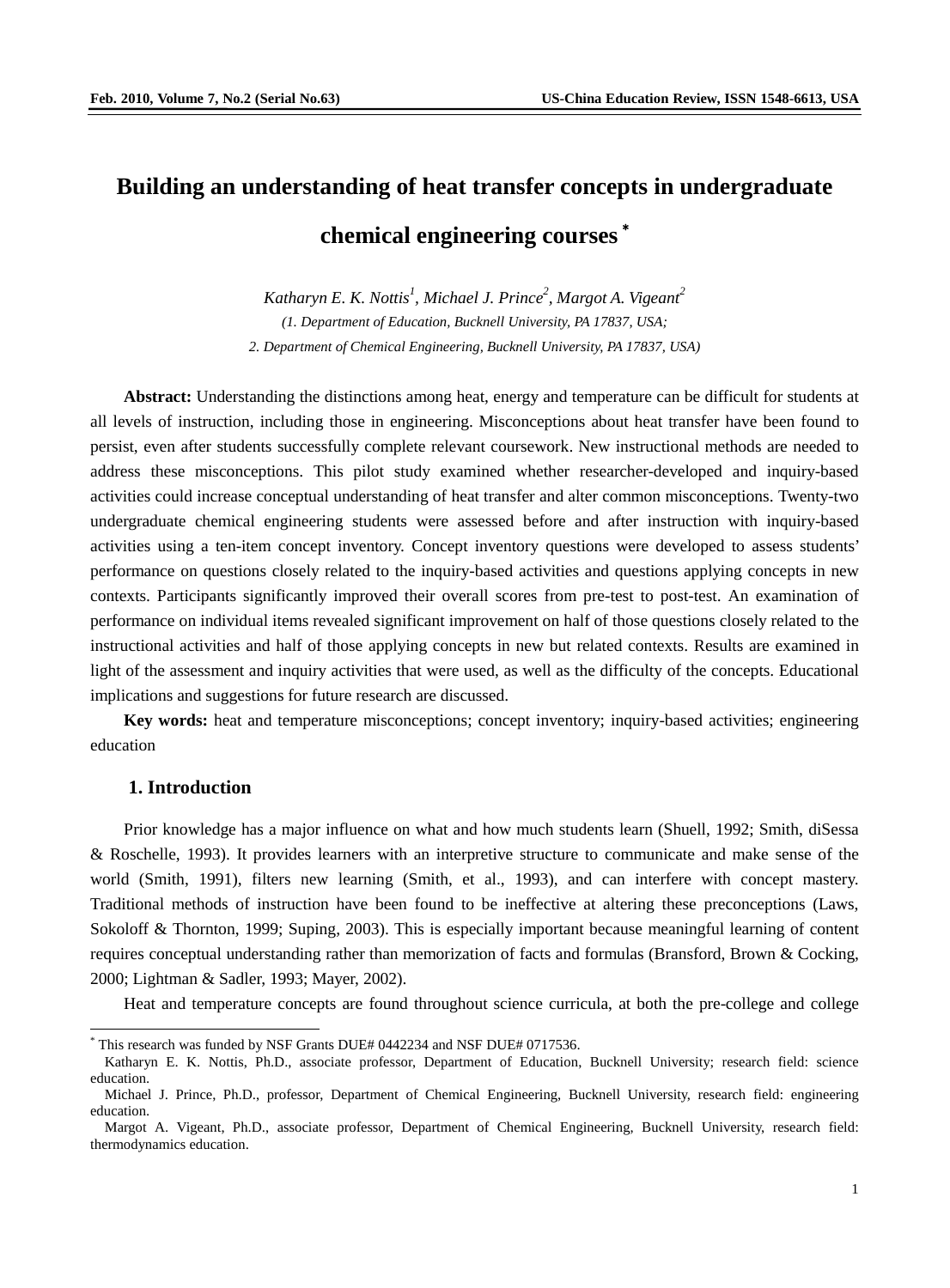levels (Jasien & Oberem, 2002). Carlton (2000) stressed the importance of assessing prior knowledge of heat and temperature because these concepts are known for creating conceptual difficulties for students (Thomaz, Malaquas, Valente & Antunes, 1995). Previous literature has shown that students hold a variety of alternate conceptions about heat and temperature (Carlton, 2000; Thomaz, et al., 1995). For example, Thomaz, et al (1995) noted that students had difficulty in discriminating between heat and temperature. Carlton (2000) found that prior to instruction, many pre-service science teachers defined temperature as "… a measure of how hot or cold something feels" (p. 102). Furthermore, Jasien and Oberem (2002) discovered that both students and teachers of physical science were unable to accurately assess their understanding of heat and temperature concepts. The researchers found that although the majority of the participants rated their understanding as "good" or "fair", concept assessments revealed otherwise. There was no significant relationship between perceived understanding and actual conceptual understanding.

Difficulty understanding concepts related to heat and temperature has also been found in engineering education. Thirty recognized educators listed the concepts taught in thermal and transport science that were both important and difficult for students to learn in a Delphi study (Streveler, Olds, Miller & Nelson, 2003). While the Delphi study cited identified general areas of misconceptions, concept inventories previously developed and given to engineering students showed that they had notable misconceptions about heat versus energy (Miller, Streveler, Olds, Chi, Nelson & Geist, 2006; Prince & Vigeant, 2006). For example, it was found that engineering students had difficulty distinguishing between factors that affect the rate of heat transfer and those affect the total amount of energy transferred in a given physical situation. Confusion in these areas was also shown to persist, even when students successfully completed relevant coursework (Miller, et al., 2006). In order to design engineering systems to both heat and cool things, students need to have an accurate understanding of factors that affect the rate of heat transfer and those affect the amount of energy transferred. A failure to understand these factors could result in both inappropriately designed equipment and future safety issues.

Engineering education has started to examine students' conceptual understanding and the instructional methods used in undergraduate courses. Guidance for addressing these issues in engineering education can be found in physics education. However, what has prevented engineering education from capitalizing extensively on the success in physics education has been the lack of knowledge of the relevant literature, concept inventories to assess conceptual understanding in engineering, and inquiry-based activities in engineering similar to those shown to be effective in physics.

Therefore, the purpose of this pilot study was to determine whether inquiry-based activities, designed to address previously identified misconceptions in heat transfer, could change the conceptual understanding of undergraduate chemical engineering students. Confusion regarding these concepts has been widely recognized in the literature (Carlton, 2000; Jasien & Oberem, 2002; Prince & Vigeant, 2006; Thomaz, et al., 1995). Concepts targeted for this study were selected from a Delphi study (Streveler, Olds, Miller & Nelson, 2003) and focused on the distinctions among heat, energy and temperature.

# **2. Methodology**

## **2.1 Design**

A one group, pre-test-post-test design was used. Descriptive statistics examined changes in knowledge, as measured by the overall scores of participants. A Wilcoxon Matched-Pairs Signed Rank Test was used to test the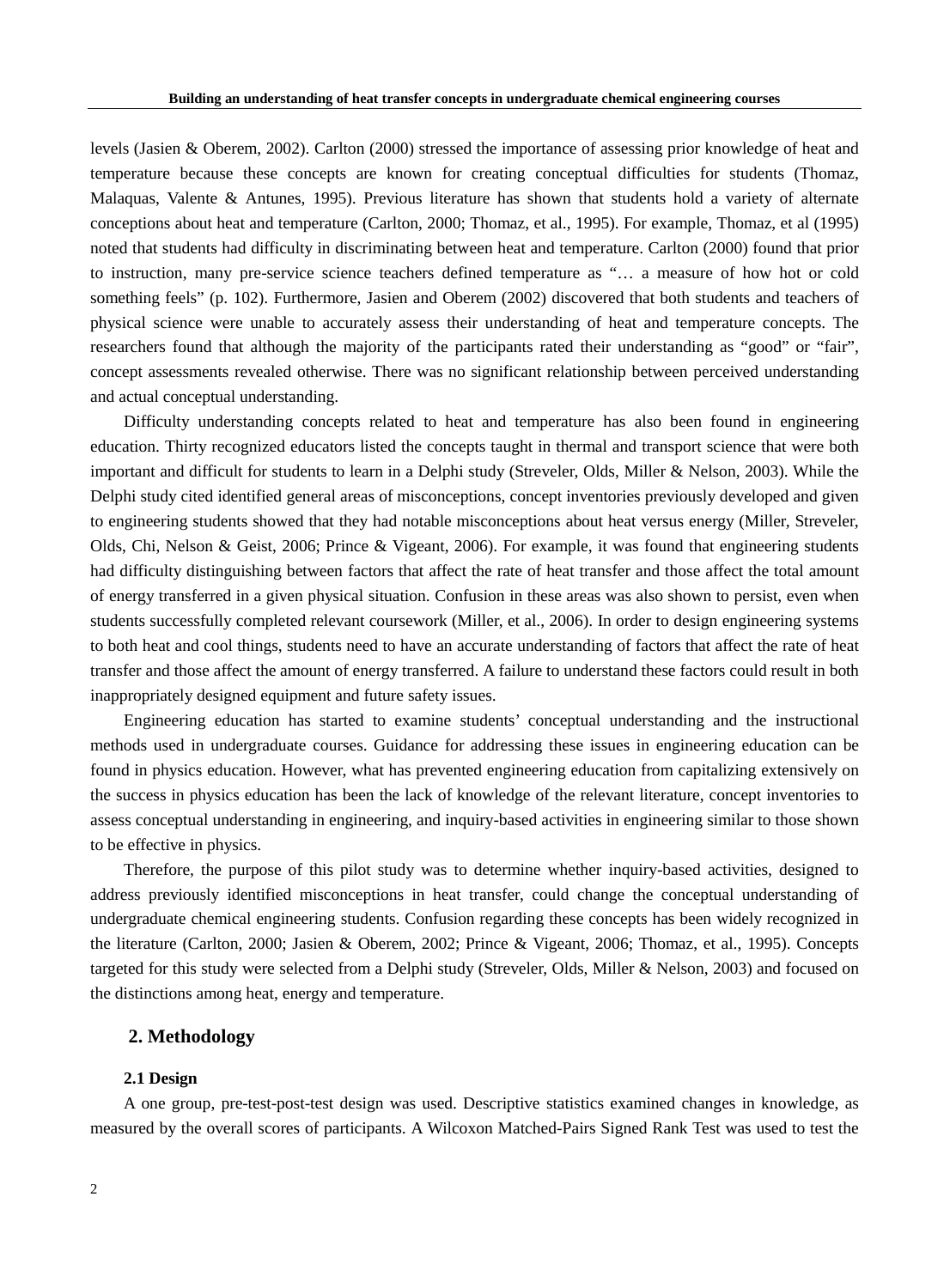significance of the overall changes in knowledge of participants prior to and after the introduction of inquiry-based activities. The McNemar's Chi-Square Test (Huck & Cormier, 1996) was employed to assess the significance of the difference between pre-test and post-test performance on individual questions. In order to compute the McNemar change tests, scores on individual questions were dichotomized into correct and incorrect. To determine the internal reliability of the instrument, a Kuder-Richardson #20 was computed on the post-test.

# **2.2 Participants**

An intact sample of convenience of 23 undergraduate chemical engineering students participated in this pilot study. They were from a private, liberal arts institution in the Northeastern United States. Participants were given an assessment of ten questions targeting relevant concepts before and after being taught with inquiry-based activities. One participant did not complete the pre-test and 22 participants were compared.

## **2.3 Instrument**

Student understanding of heat transfer concepts was assessed using a concept inventory with 10 multiple-choice questions. This assessment was patterned after concept inventories developed in other disciplines such as the force concept inventory in physics (Hestenes, Wells & Swackhamer, 1992). The fifth, sixth, and tenth questions were taken from previous concept inventories (Miller, Streveler, Olds, Chi, Nelson & Geist, 2006); the other questions were developed by the researchers. Content validity of the concept inventory was obtained through a preliminary evaluation of questions by content experts.

#### **Table 1 Heat transfer concept inventory questions**

(Q1) Either 15 ml of boiling water or 60 ml of ice cold water (0℃) poured into an insulated cup of liquid nitrogen will cause some of the liquid nitrogen to evaporate. Which situation will ultimately cause more liquid nitrogen to evaporate?

(Q2) Which situation will cause the liquid nitrogen to evaporate more quickly?

(Q3) You would like to cool a beverage in an insulated cup either by adding large ice cubes or the same mass of finely chipped ice. Which option will cool the beverage to a colder temperature?

(Q4) Which will do so more quickly?

(Q5) Ice at 0℃ is melted by adding hot blocks of metal. One option is to use one metal block at a temperature of 200℃ to melt ice and a second option is to use two metal blocks each at a temperature of 100℃ to melt ice. The metal blocks are identical in every way except for their temperature, however, since there are two blocks at the lower temperature, they have twice the mass, surface area, etc. of the single block at 200℃. Which option will melt more ice?

(Q6) Which option will melt ice at a faster rate?

(Q7) An engineering student has two beakers containing mixtures of dye in water. The first beaker has a 1% dye solution (1 gram of dye in 100 grams of solution) and the second beaker has a 2% dye solution (2 grams of dye in 100 grams of solution). The student places 2 dry sponges in the 1% dye solution and 1 dry sponge in the 2% dye solution. Which of these combinations will remove more dye from the beaker?

(Q8) Which of these combinations will remove dye from the beaker faster?

(Q9) Coal dust has the potential to cause tremendous damage under certain conditions, and dust explosions are a serious concern in both coal mines and coal processing facilities. However, larger pieces of coal found in mines or piled for storage in processing facilities pose a less significant safety hazard. Why does the dust pose a more significant safety issue?

(Q10) Two identical beakers contain equal masses of liquid at a temperature of 20℃. One beaker is filled with water and the other beaker is filled with ethanol (ethyl alcohol). The temperature of each liquid is increased from 20℃ to 40℃ using identical hot plates. It takes 2 minutes for the ethanol temperature to reach 40℃ and 3 minutes for the water to reach 40℃. Once a liquid had reached 40℃, its hot plate is turned off. To which liquid was more energy transferred during the heating process?

It has been noted that, "Two of the most important education goals are to promote retention and to promote transfer (which, when it occurs, indicates meaningful learning)" (Mayer, 2002, p. 226). It is because of this that the researchers decided to focus on questions in the concept inventory that could assess transfer and be indicative of meaningful learning. For this particular assessment, transfer was conceptualized as two categories, near and far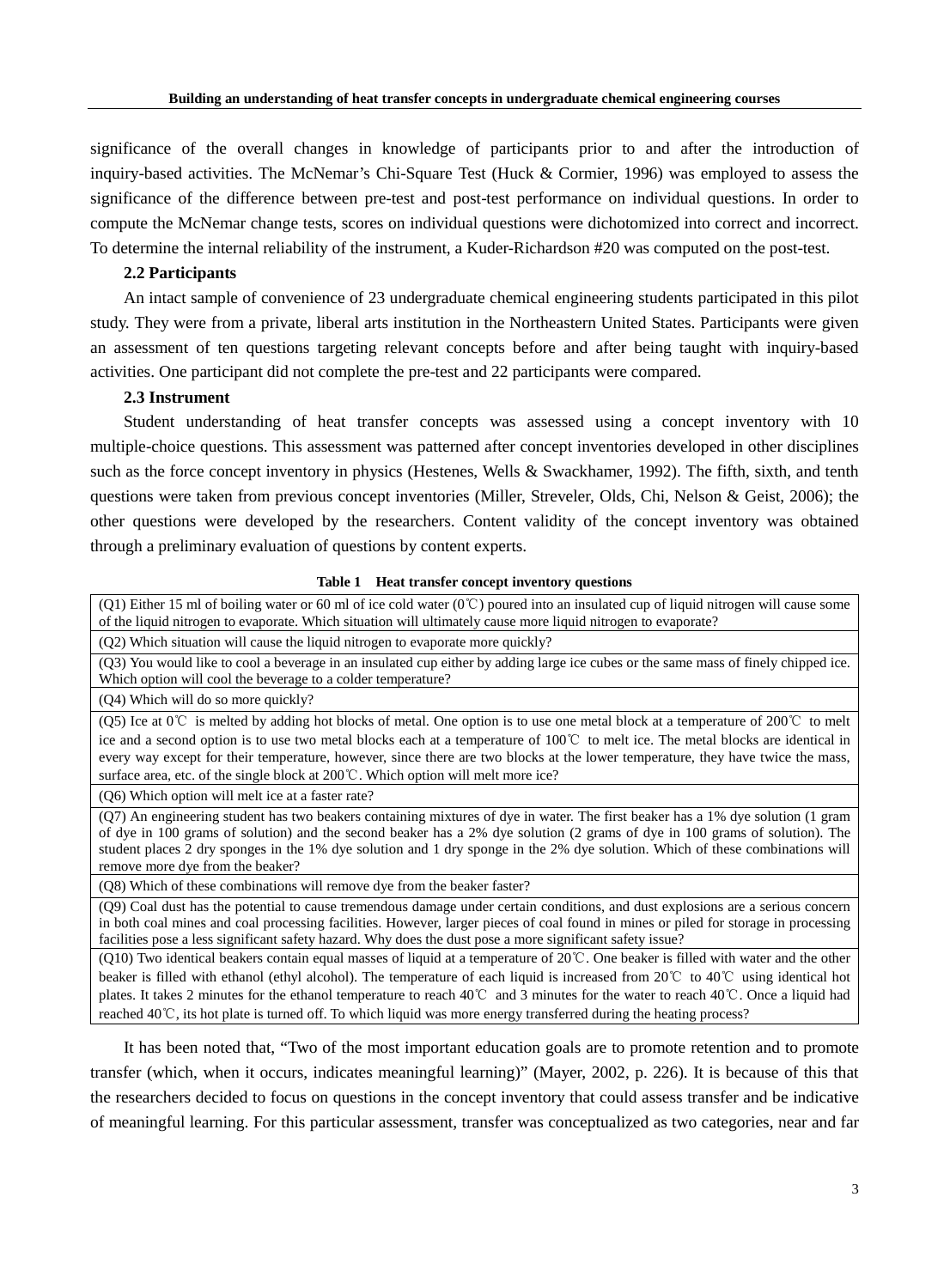(Byrnes, 2008). Concept inventory questions which were designed to assess students' performance on questions closely related to the activities were designated as assessing near transfer (Byrnes, 2008). Questions which required students to apply concepts to analogous questions in new contexts were labeled far transfer (Brynes, 2008). Table 1 shows the heat transfer concept inventory questions without their distracters.

The first six questions were related directly to the inquiry-based activities used for instruction and were considered to be near transfer questions (Byrnes, 2008), while questions seven to ten asked students to apply the concept to situations very different from the activities and were considered the far transfer questions (Byrnes, 2008). The seventh and eighth far transfer questions were analogous to the metal block questions (Q5 and Q6) but instead of transfer of heat, they focused on mass transfer, a related but distinct content area. Whereas heat transfer focuses on how fast energy transfers due to a temperature difference, mass transfer focuses on how fast mass transfers due to a concentration difference (McCabe, Smith & Harriott, 2005). Because heat and mass transfers are frequently taught together, it was determined that mass transfer questions would also be appropriate in the current assessment. Although the ninth question, about coal dust, was a rate versus amount problem, it dealt with the energy released in a chemical reaction. Finally, the tenth question about ethanol versus water asked students to think specifically about heat transfer as a rate process and required that they address the question in a way that is different from how it is traditionally taught.

## **2.4 Inquiry-based learning activities**

Three inquiry-based learning activities were designed by the researchers. Inquiry-based learning was operationalized using eight instructional recommendations to improve student science learning provided by Laws, Sokoloff and Thornton (1999). These recommendations included the use of collaborative activities, getting students involved with materials, having students make predictions before starting an activity, using technology when appropriate, and evaluating understanding throughout the instructional process. The Appendix provides a description of the activities that were developed.

The first inquiry-based activity focused on boiling liquid nitrogen and was developed to help students understand rate versus amount of heat transferred. It has been found (Streveler, et al., 2003) that students frequently believe that temperature is a good measure of energy so this activity was designed to challenge this belief. The first two questions on the concept inventory were constructed to assess students' understanding of this. The second activity focused on heat transfer in chipped versus block ice. This activity was designed to again help students learn rate versus amount of heat transfer and to address the commonly found misconception that something occurring faster results in more heat transferred. With this particular activity, students have sometimes believed that crushed ice makes something colder than block ice does. The third and fourth questions on the concept inventory were included to evaluate students' comprehension of this. Finally, the third inquiry-based activity focused on the rate and amount of ice melting when contacted with hot metal blocks. This activity was intended to help students learn rate versus amount of heat transfer. In this case, the activity combined two variables, surface area and temperature. The fifth and sixth questions on the concept inventory assessed students' knowledge of this.

The first two activities used physical experiments while the third used a computer simulation. The simulation was employed primarily because of the difficulty generating sufficiently identical metal blocks at the proper temperatures in the physical experiment. In addition, when the physical experiment was used, students frequently interpreted small differences due to experimental "noise" as real differences, which only served to reinforce misconceptions. The simulation created the desired situations accurately and also allowed the students to quickly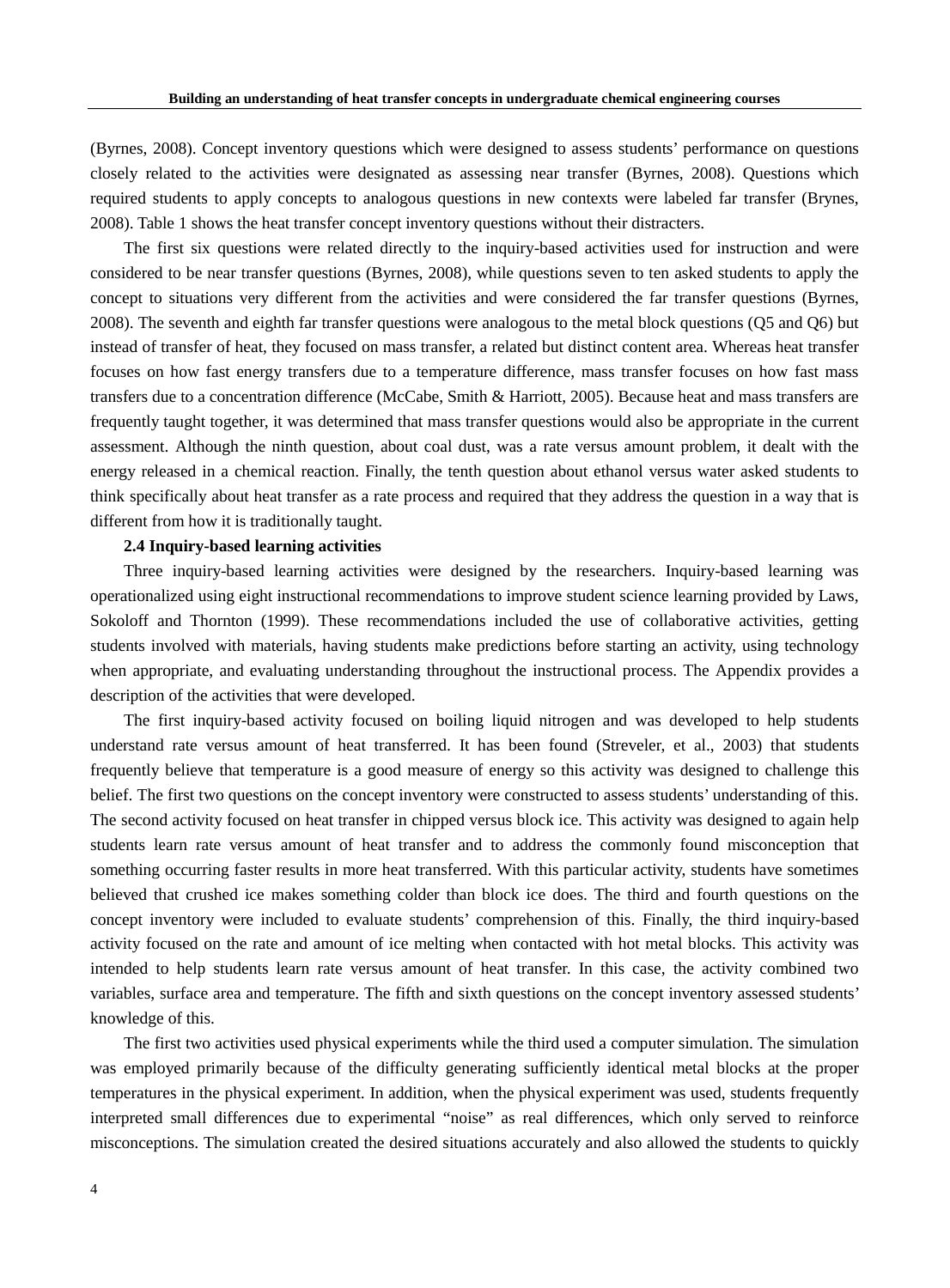"experiment" with a number of other situations of their own devising which would have been difficult to do experimentally.

The inquiry-based activities had first been implemented the previous year.

# **2.5 Procedure**

The pre-test was administered on the same day but prior to when students used the inquiry-based activities in a two-hour lab period. The three activities were all completed in one lab period on the same day. Prior to the introduction of all the activities, students were asked to make predictions about which condition would transfer more energy and which would transfer heat faster. After participating in the activities, students then returned to their original predictions to see whether they were correct. Students worked in teams during the lab period and were encouraged to talk with group mates about the results and to interpret what they meant. They were not given the answers by the instructor.

Participants continued to have access to the computer simulation (Activity No.3) after the designated lab period and could go back and play with it whereas there was no access to the first two activities after the lab period. The post-test, which asked the same questions, was turned in one week later.

# **3. Results**

Results from the Wilcoxon test showed that participants performed significantly better on the post-test than on the pre-test, Z=-3.84, *p*<0.01. The median score on the pre-test was 70% while the median score on the post-test was 100%. The most frequent score on the pre-test was 50% while the most frequent score on the post-test was 100%. Table 2 shows the percentage of students correctly answering each question on the pre-test and the post-test.

| <b>Ouestion</b>           | Pre-test $(n=22)$ | Post-test $(n=23)$ |
|---------------------------|-------------------|--------------------|
| Liquid N2 rate            | 68%               | 100%               |
| Liquid N2 amount          | 73%               | 100%               |
| Chipped ice amount        | 82%               | 100%               |
| Chipped ice rate          | 96%               | 100%               |
| Metal blocks amount       | 86%               | 96%                |
| Metal blocks rate         | 41%               | 91%                |
| Sponge amount             | 59%               | 96%                |
| Sponge rate               | 52%               | 96%                |
| Coal dust                 | 91%               | 100%               |
| Heating ethanol vs. water | 50%               | 65%                |

**Table 2 Percentage selecting the correct answer on pre**- **and post**-**tests**

On all ten questions, a greater percentage of students had the correct answer on the post-test than on the pre-test. An examination of individual questions revealed a substantial improvement on one of two near transfer questions (Q6) designed to assess understanding after instruction with the metal block computer simulation activity. On the pre-test, 41% of the students had the correct answer for this question while on the post-test 91% correctly answered it. One far transfer question, dealing with energy transfer when ethanol and water are heated, remained problematic. Although there was improvement, only 65% of participants had that question correct on the post-test.

Table 3 provides the results of significance testing for individual questions using the McNemar Chi-Square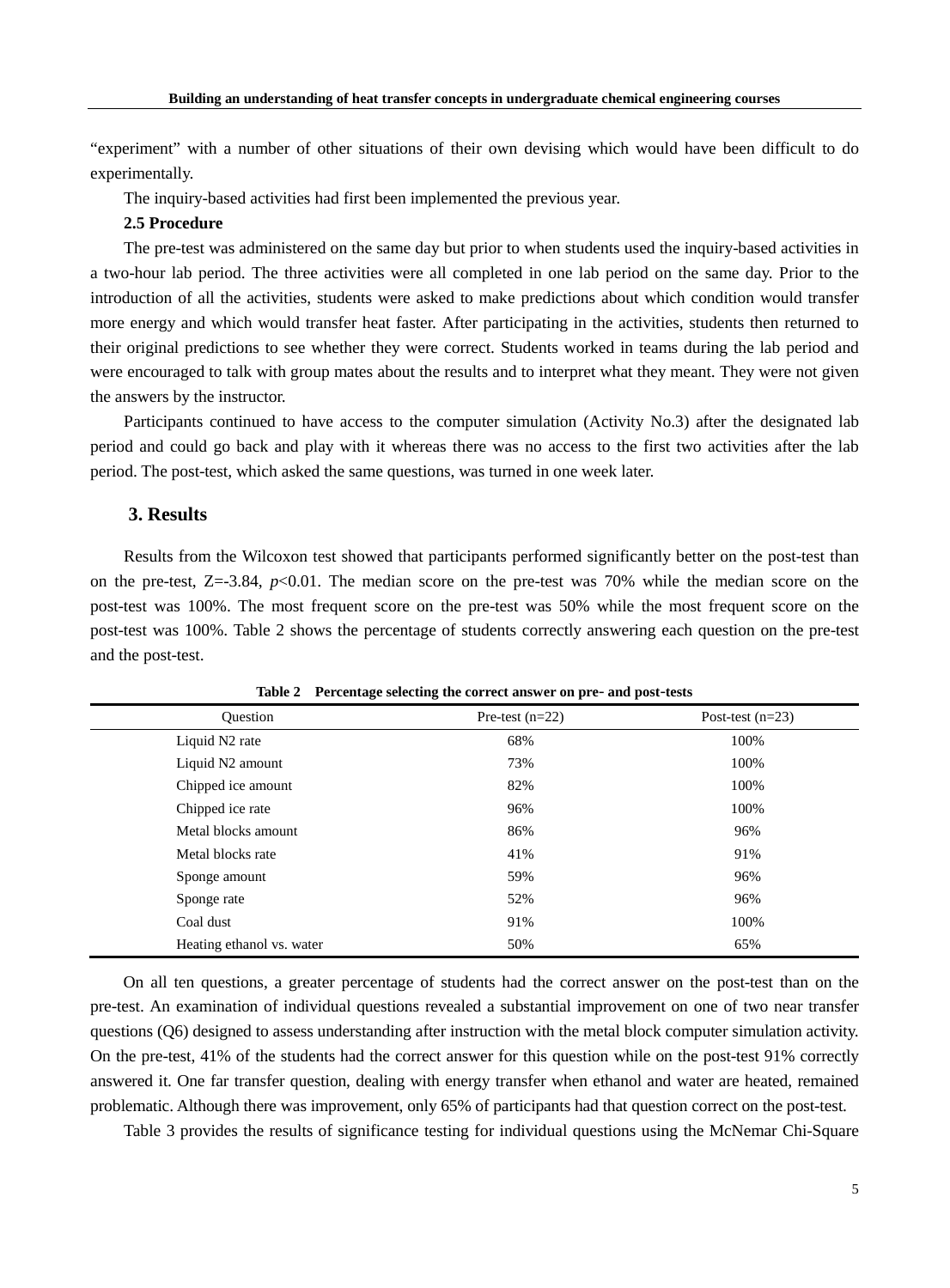Test. As can be seen in the table, there was a significant difference between pre- and post- tests scores for five of the questions: Q1—Liquid N2 rate; Q2—Liquid N2 amount; Q6—Metal blocks rate; Q7—Sponge amount; and Q8—Sponge rate. There was no significant difference in scores between pre- and post- tests on the remaining five questions.

| <b>Ouestion</b>           | Number of pairs | $\boldsymbol{p}$     |
|---------------------------|-----------------|----------------------|
| Liquid N2 rate            | 22              | $0.016*$             |
| Liquid N2 amount          | 22              | $0.031$ <sup>*</sup> |
| Chipped ice amount        | 22              | 0.125                |
| Chipped ice rate          | 22              | 1.000                |
| Metal blocks amount       | 22              | 0.375                |
| Metal blocks rate         | 22              | $0.001***$           |
| Sponge amount             | 22              | $0.008***$           |
| Sponge rate               | 21              | $0.002***$           |
| Coal dust                 | 22              | 0.500                |
| Heating ethanol vs. water | 22              | 0.375                |

**Table 3 Significance of the difference between pre**-**test and post**-**test scores for individual questions, determined by the McNemar test**

Notes: \* *p*<0.05; \*\* *p*<0.01.

The internal reliability of the post-test as measured by the Kuder-Richardson No.20 formula was moderately high at 0.68.

## **4. Conclusions and educational implications**

Results can be interpreted from a number of perspectives: The assessment and inquiry activities that were used, as well as the difficulty of the concepts taught. First, incorporating inquiry-based activities significantly improved students' conceptual understanding of heat transfer as measured by overall scores on the heat transfer concept inventory. There was also a significant improvement from pre- to post- tests on 50% of both near and far transfer (Byrnes, 2008) questions. However, some researchers (Mayer, 2002) would question whether items labeled as "near transfer" (Brynes, 2008) involved any transfer and if they were really assessing recall of information from the activities. Mayer (2002, p. 226) defined retention as follows, "(T)he ability to remember material at some later time in much the same way it was presented during instruction". Furthermore, the researcher noted, "[R]etention focuses on the past; transfer emphasizes the future" (p. 226). The first six questions on the concept inventory directly related to the inquiry-based activities and the time between activity and post-test was short enough that students might have solely recalled the information. Further refinements of the concept inventory should examine ways to ensure the assessment of conceptual understanding rather than retention or recall. In addition, the inquiry-based activities should be further evaluated to determine whether they are encouraging transfer rather than recall.

Methods used in the inquiry-based learning activities may have affected students' learning. For example, there was a significant increase in the percentage of students correctly answering Q6, dealing with hot blocks. This was the most difficult question on the pre-test but by the post-test, it was correctly answered by 91% of the participants. The activity used to teach the concepts involved a computer simulation. Previous researchers (Krajcik, 1994; Nottis & Kastner, 2005) had found that use of computer courseware may provide students with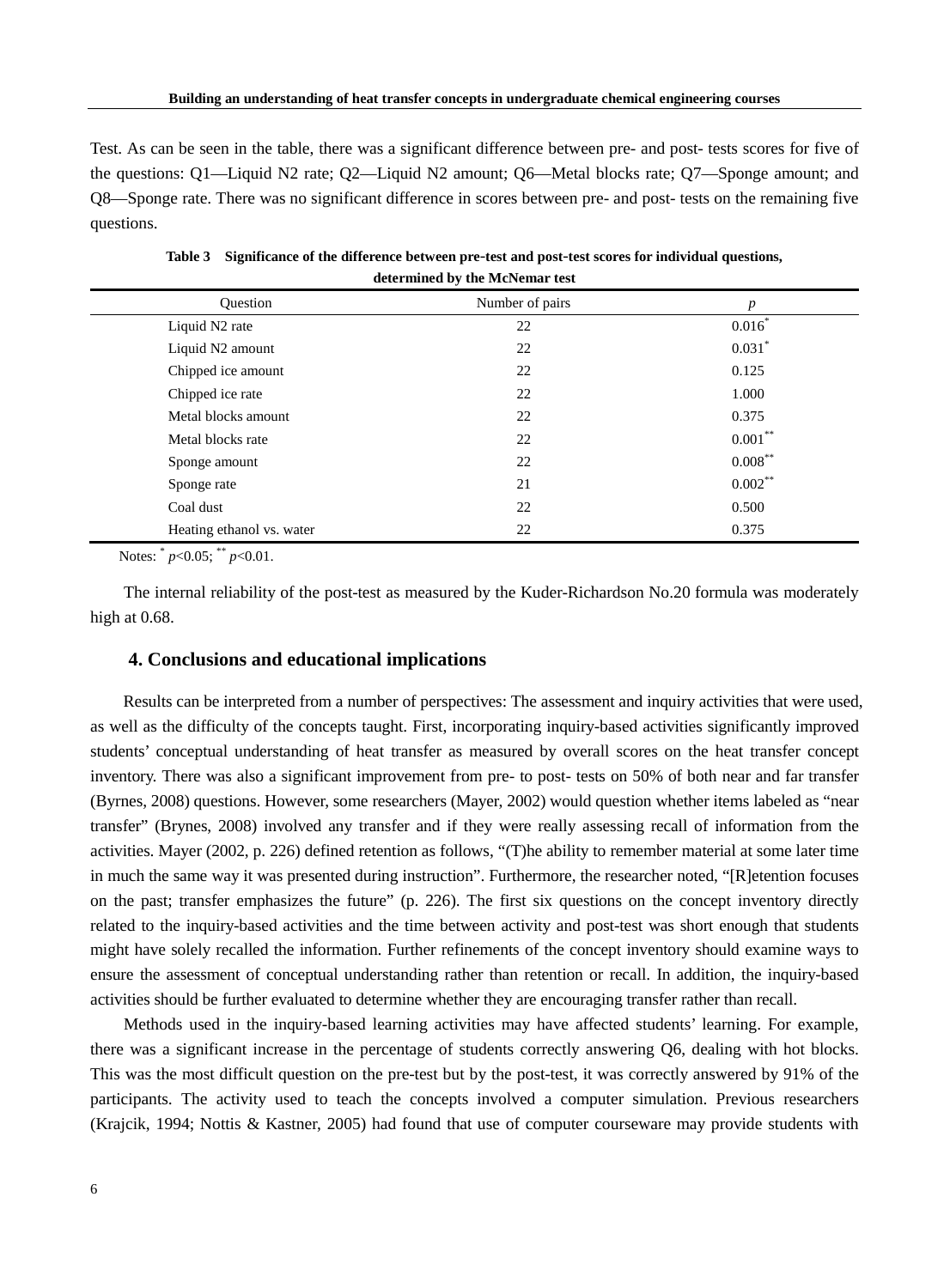needed memory support as they learn new concepts, allowing students to reflect on what they have seen and learned. The computer simulation, in addition to ensuring that the concepts could accurately be conveyed, may have also given essential memory support to the students in the current study. Furthermore, participants had access to the computer simulation after the lab period. Therefore, the significant improvement could also be the result of increased time using the simulation to understand the concept. Participants' exposure to the other two activities ended at the end of the laboratory period. Future research should either include computer simulations for all activities or include increased contact with physical experiments after the lab period so that the level of support and access to activities can be more standardized. This would enable researchers to better determine whether time on task was a reason for improvements seen on the sixth question.

The tenth question was the most difficult question for students on the post-test. This question did not tie as clearly to the "rate versus amount" concept. In addition, there were some other potential issues. First, it explicitly required participants to look at time as a factor. It was the only question to add this additional variable. Previous researchers have found that questions related to heat and temperature that required integration of multiple ideas were the most difficult for students (Jasien & Oberem, 2002). Second, a typical way to answer this type of question requires heat capacity (Cp) in the rote application of formulas, something not needed for this question's solution. This raises questions about whether the level of students' understanding was deep enough in the absence of explicit instruction to enable them to understand time as a factor with "rate versus amount" and to go beyond rote knowledge of formulas.

Previous researchers (Johnstone, 1993; Nakhleh & Krajcik, 1994) have identified the problem of novices moving among different levels of knowledge in disciplines such as chemistry. Johnstone (1993) identified these levels as "macrochemistry" or that which can be seen, touched or eaten, "submicrochemistry" or the particulate level of matter, and "representational", the chemistry "(O)f symbols, equations, stoichiometry, and mathematics" (p. 702). Nakhleh and Krajcik (1994) included an additional level, the algebraic system, "[I]n which the relationships of matter are presented and manipulated using formulas and graphs" (p. 1078). Even though experts can work simultaneously at all levels and shift between them, novices have difficulty doing so.

Problems navigating between different levels of knowledge could also be used to explain students' problems correctly answering the tenth question. Previous research examining the teaching of heat and temperature concepts has noted the need for students to understand and discuss what is occurring on a particulate level (Carlton, 2000). The issue then, with the tenth question, may have been that students (novices) were focusing on one level of knowledge (e.g., the "algebraic system") distinct from the others, something previously identified as an issue by Gabel (1993). This over-reliance on one level of knowledge indicates a need to scaffold students between the levels. Future research should consider the development of another set of activities that focuses more specifically on moving among the different knowledge levels to answer questions that involve integration of multiple ideas. Since previous research has found that computer courseware, where visualization is provided for the different levels, has helped learners do this (Khoo & Koh, 1998), a computer program should be considered.

There are a number of limitations in this preliminary study that should be recognized and addressed in future studies including the assessment that was used, the sample size and sampling procedure. Assessment questions came from multiple sources. Some were pulled from pre-existing concept inventories while others were developed by the researchers. A new set of questions specifically designed to evaluate transfer is needed. Although internal reliability was calculated for the current instrument, the reliability coefficient should be higher. Subsequent work should focus on raising the internal reliability of the instrument and include an item analysis of questions.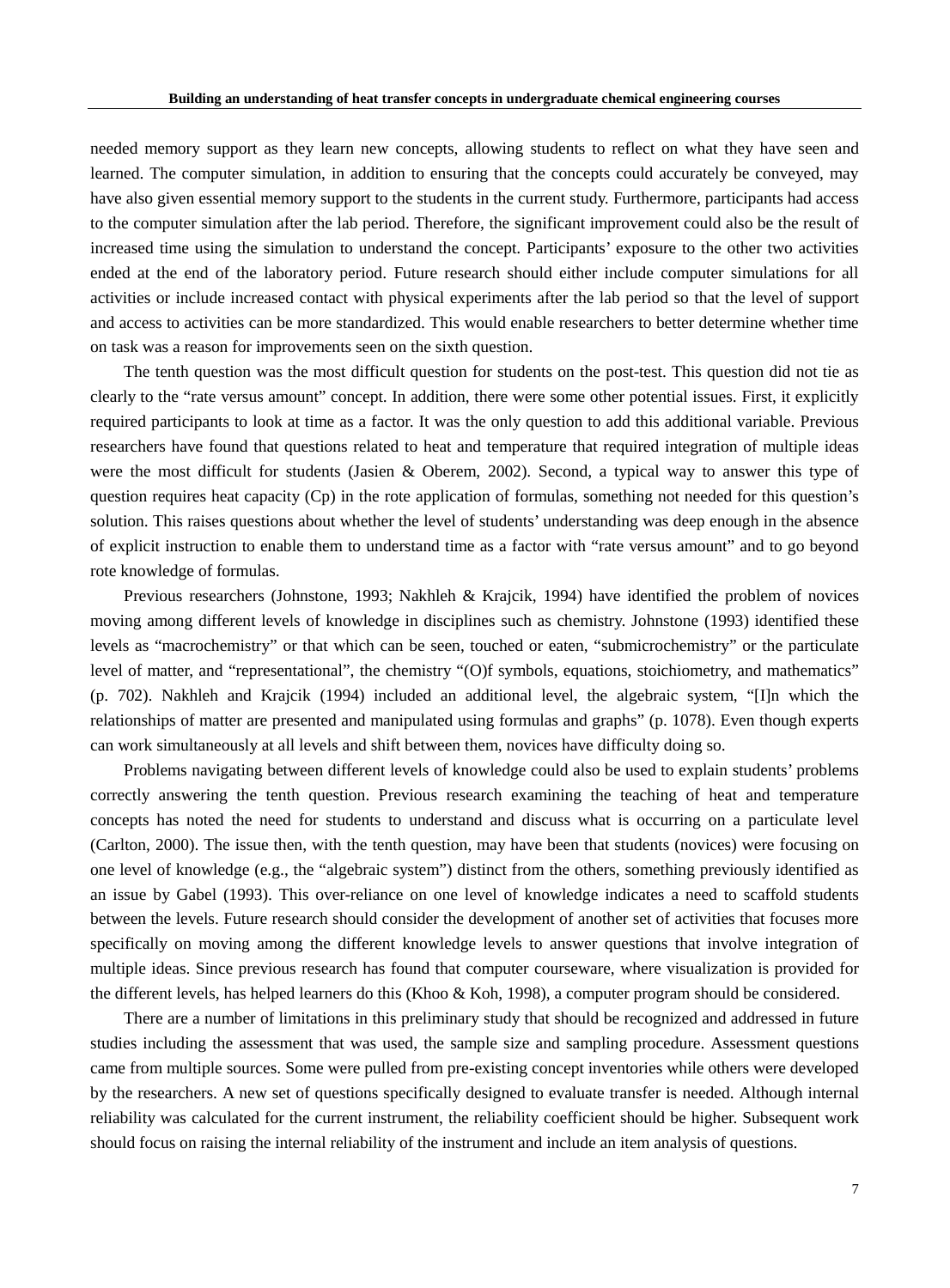There were two key sampling limitations, the lack of a random sample or random assignment to groups, and the small size. Researchers attempted to compensate for these limitations by using a non-parametric significance test that can be used with smaller and non-random samples (Huck & Cormier, 1996). Future studies should consider random assignment to groups and larger samples.

New instructional methods are needed to alter misconceptions about heat transfer in undergraduate engineering classes. The improvement that was seen in students' scores in this pilot study showed that some of these difficult concepts could be addressed using specially designed, inquiry-based activities. However, students' continued difficulties with questions that either integrate multiple ideas and/or were designed to assess far transfer point to the need for further refinement of the concept inventory and inquiry-based activities. Using more computer simulations may provide needed memory support to students as they learn these concepts, as well as a way to standardize time learning the concepts.

#### **References:**

- Bransford, J. D., Brown, A. L. & Cocking, R. (2000). *How people learn: Brain, mind, experience, and school (2nd ed.).* Washington, DC: National Academy Press.
- Byrnes, J. P. (2008). *Cognitive development and learning in instructional contexts (3rd ed.).* Boston, MA: Pearson.
- Carlton, K. (2000). Teaching about heat and temperature. *Physics Education, 35*(2), 101-105.
- Gabel, D. L. (1993). Use of the particle nature of matter in developing conceptual understanding. *Journal of Chemical Education, 70,*  193-194.
- Hestenes, D., Wells, M. & Swackhamer, G. (1992). Force concept inventory. *The Physics Teacher, 30*, 141-158.
- Huck, S. W. & Cormier, W. H. (1996). *Reading statistics and research (2nd ed.).* NY: Harper Collins College Publishers.
- Jasien, P. G. & Oberem, G. E. (2002). Understanding of elementary concepts in heat and temperature among college students and K-12 teachers. *Journal of Chemical Education, 79*(7), 889-895.
- Johnstone, A. H. (1993). The development of chemistry teaching: A changing response to changing demand. *Journal of Chemical Education, 70*, 701-705.
- Laws, P., Sokoloff, D. & Thornton, R. (1999). Promoting active learning using the results of physics education research. *UniServe Science News, 13*.
- Lightman, A. & Sadler, P. (1993). Teacher predictions versus actual student gains. *The Physics Teacher, 31*, 162.

Mayer, R. E. (2002). Rote versus meaningful learning. *Theory into Practice, 41*(4), 226-232.

- McCabe, W., Smith, J. & Harriott, P. (2005). *Unit operations of chemical engineering (7th ed.)*. NY: McGraw-Hill.
- Miller, R. L., Streveler, R. A., Olds, B. M., Chi, M. T. H., Nelson, M. A. & Geist, M. R. (2006). Misconceptions about rate processes: Preliminary evidence for the importance of emergent conceptual schemas in thermal and transport sciences. Proceedings of *American Society for Engineering Education Annual Conference*, Chicago, IL*.*
- Nakhleh, M. B. & Krajcik, J. S. (1994). Influence of levels of information as presented by different technologies on students' understanding of acid, base, and pH concepts. *Journal of Research in Science Teaching, 31*, 1077-1096.
- Nottis, K. E. K. & Kastner, M. E. (2005). The effect of instructional modality and prior knowledge on learning point group symmetry. *Journal of Science Education and Technology, 14*, 51-58.
- Prince, M. & Vigeant, M. (2006). Using inquiry-based activities to promote understanding of critical engineering concepts. Paper presented at the *ASEE National Conference*, Chicago, IL.
- Shuell, T. J. (1992). Designing instructional computing systems for meaningful learning. In: M. Jones & P. H. Winne. (Eds.). *Adaptive learning environments: Foundations and frontiers*. NY: Springer-Verlag, 19-54.
- Smith, E. L. (1991). A conceptual change model of learning science. In: S. M. Glynn, R. H. Yeany & B. K. Britton. (Eds.). *The psychology of learning science*. Hillsdale, NJ: Erlbaum, 43-63.
- Smith, J. P., diSessa, A. A. & Roschelle, J. (1993). Misconceptions reconceived: A constructivist analysis of knowledge in transition. *The Journal of the Learning Sciences, 3*(2), 115-163.
- Streveler, R., Olds, B., Miller, R. & Nelson, M. (2003). Using a Dephi study to identify the most difficult concepts for students to master in thermal and transport science. Paper presented at the *Annual Meeting of the American Society of Engineering Education*, Nashville, TN.
- Suping, S. (2003). *Conceptual change among students in science*. Eric Digest.
- Thomaz, M. F., Malaquas, I. M., Valente, M. C. & Antunes, M. J. (1995). An attempt to overcome alternative conceptions related to heat and temperature. *Physics Education, 30*, 19-26.

(Edited by Nicole and Lily)